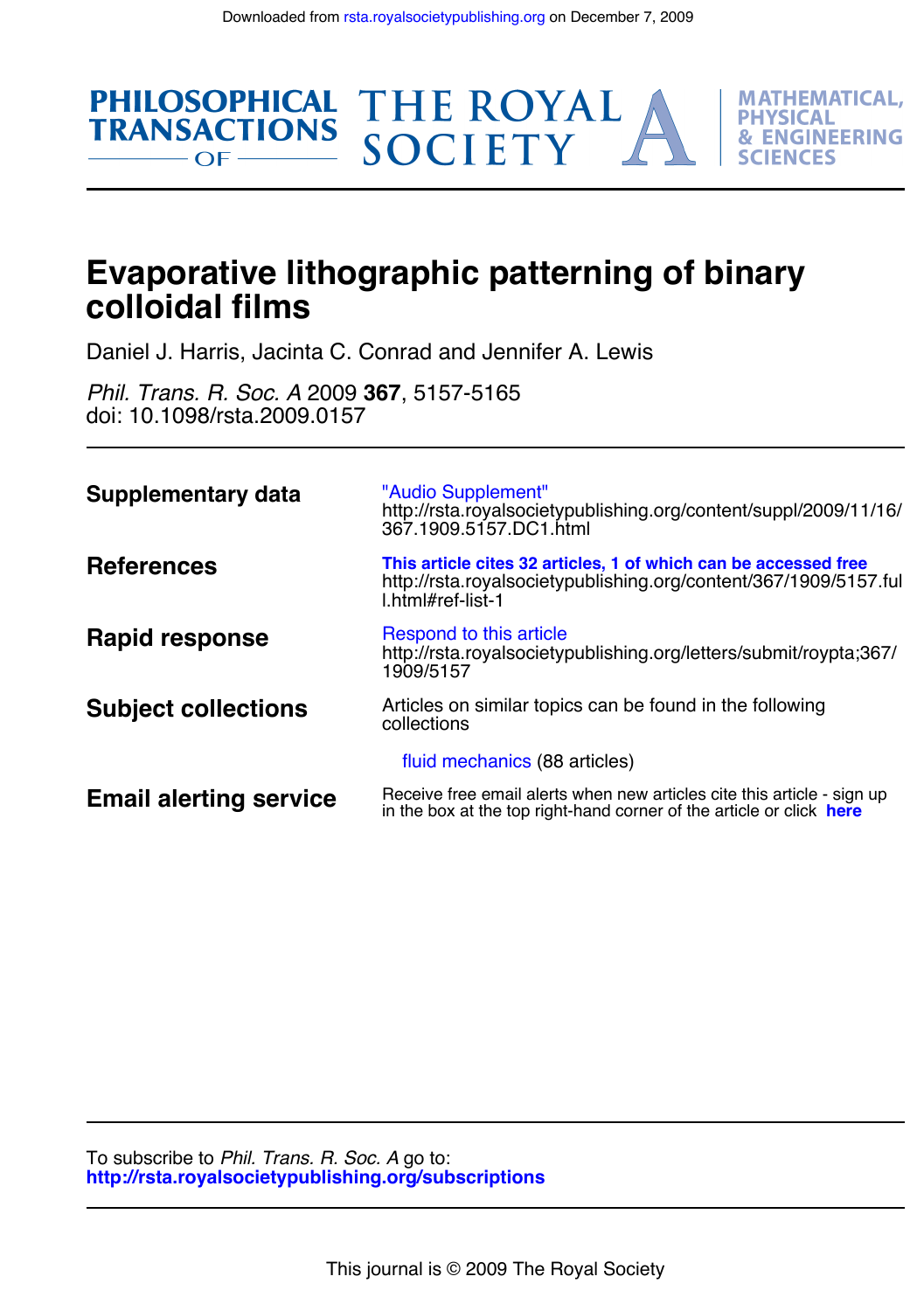

# **Evaporative lithographic patterning of binary colloidal films**

BY DANIEL J. HARRIS, JACINTA C. CONRAD AND JENNIFER A. LEWIS\*

*Department of Materials Science and Engineering and Frederick Seitz Materials Research Laboratory, University of Illinois at Urbana-Champaign, Urbana, IL 61801, USA*

Evaporative lithography offers a promising new route for patterning a broad array of soft materials. In this approach, a mask is placed above a drying film to create regions of free and hindered evaporation, which drive fluid convection and entrained particles to regions of highest evaporative flux. We show that binary colloidal films exhibit remarkable pattern formation when subjected to a periodic evaporative landscape during drying.

**Keywords: drying; colloids; lithography; films**

## **1. Introduction**

The ability to pattern colloidal films is of growing importance for novel coatings [\(Martinez & Lewis 2002;](#page-8-0) Harris *et al*[. 2007;](#page-8-1) [Harris & Lewis 2008\)](#page-8-2), metallized ceramic layers [\(Masuda](#page-8-3) *et al*. 2003) and even high throughput DNA screening (Jing *et al*[. 1998\)](#page-8-4). Most patterning approaches guide colloidal assembly either through chemical [\(Aizenberg](#page-8-5) *et al*. 2000; Lee *et al*[. 2002;](#page-8-6) Zheng *et al*[. 2002\)](#page-9-0) or topographical [\(van Blaaderen](#page-9-1) *et al*. 1997; Lin *et al*[. 2000;](#page-8-7) Yin *et al*[. 2001;](#page-9-2) Lee *[et al](#page-8-8)*. [2004\)](#page-8-8) modification of the underlying substrate or by application of an external field [\(Richetti](#page-8-9) *et al*. 1984; [Hayward](#page-8-10) *et al*. 2000; Ristenpart *et al*. [2003,](#page-8-11) [2004;](#page-9-3) Bhatt *et al*[. 2005;](#page-8-12) [Velev & Bhatt 2006\)](#page-9-4). However, those approaches often require multiple processing steps, while only guiding the deposition of a few particle layers. To overcome such limitations, we recently introduced a new route for patterning colloidal films, known as evaporative lithography [\(Harris](#page-8-1) *et al*. 2007).

Our approach builds on prior observations of fluid flow and particle migration in freely evaporating aqueous [\(Chiu & Cima 1993;](#page-8-13) Deegan *et al*. [1997,](#page-8-14) [2000;](#page-8-15) [Routh & Russel 1998;](#page-9-5) [Deegan 2000;](#page-8-16) [Shmuylovich](#page-9-6) *et al*. 2002; [Hu & Larson 2005](#page-8-17)*a*; [Smalyukh](#page-9-7) *et al*. 2006) and organic (Berg *et al*[. 1966;](#page-8-18) [Savino](#page-9-8) *et al*. 2002; Hu & Larson [2005](#page-8-19)*b*, [2006;](#page-8-20) [Girard](#page-8-21) *et al*. 2006; [Ristenpart](#page-9-9) *et al*. 2007) droplets. In aqueous colloidal droplets, contact line pinning and higher evaporation rates at the edge of the drop lead to the outward flow of fluid and entrained particles, yielding the well-known 'coffee-ring' effect [\(Deegan](#page-8-14) *et al*. 1997). By contrast, in freely evaporating, non-aqueous drops, the outward flow of fluid and entrained particles is reversed due to Marangoni stresses [\(Hu & Larson 2006\)](#page-8-20). Evaporative cooling

\*Author for correspondence [\(jalewis@uiuc.edu\)](mailto:jalewis@uiuc.edu).

One contribution of 12 to a Discussion Meeting Issue 'Colloids, grains and dense suspensions: under flow and under arrest'.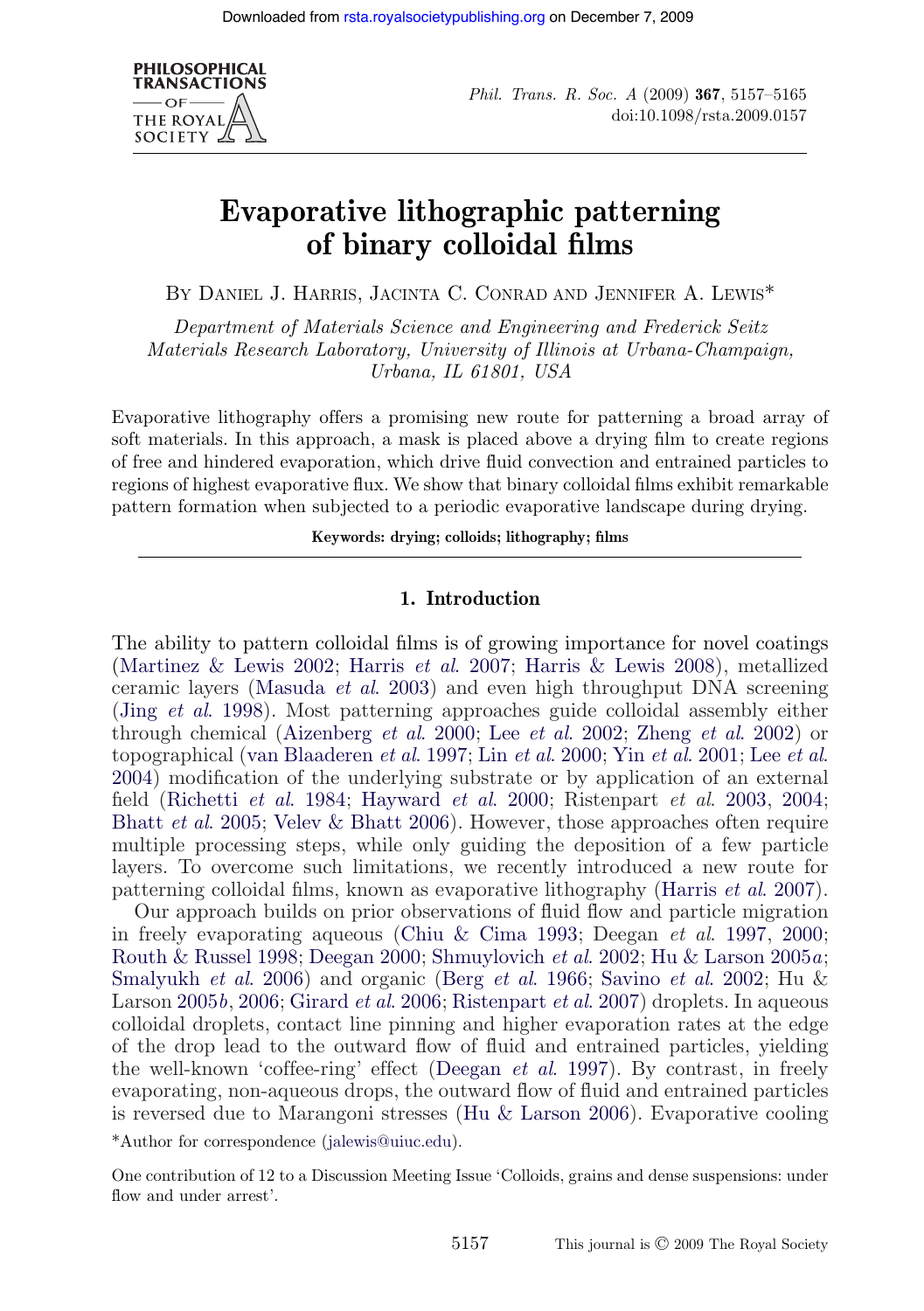and inefficient heat transfer through the drop induce a temperature gradient, which in turn leads to an inverse gradient in surface tension across the drop's surface such that the temperature is lowest and the surface tension is highest at the centre of the drop. Recirculating flows develop as fluid is transported from regions of lowest surface tension to regions of highest surface tension. Unlike aqueous colloidal films, the majority of the particles are deposited in the centre of the drop, rather than at its edge.

By introducing a periodically varying evaporative landscape above unary colloidal films, we have reported direct [\(Harris](#page-8-1) *et al*. 2007) and inverse [\(Harris &](#page-8-2) [Lewis 2008\)](#page-8-2) pattern formation during drying of aqueous and non-aqueous systems, respectively. In this paper, we investigate pattern formation in binary colloidal mixtures that are suspended in water. During evaporative lithography, both particle populations are entrained within the fluid and migrate to regions of highest evaporative flux. The observed pattern formation can be tuned by varying the mask design, mixture composition and particle size ratio.

Below, we review the fundamental phenomena that give rise to pattern formation during evaporative lithography in  $\S2$ . In  $\S3$ , we describe the pattern formation observed in binary colloidal films composed of microsphere– nanoparticle mixtures that are subjected to a periodically varying evaporative landscape during drying. Finally, we provide suggestions for other areas of exploration using this nascent approach in §4.

## **2. Evaporative lithography: a brief review**

Evaporative lithographic patterning of unary colloidal suspensions has been demonstrated for aqueous [\(Harris](#page-8-1) *et al*. 2007) and non-aqueous systems [\(Harris &](#page-8-2) [Lewis 2008\)](#page-8-2). In prior efforts, a mask composed of a periodic array of holes of diameter  $d_h$  and pitch P was placed above the drying suspension, as shown in [figure 1](#page-3-0)*a*. A finite separation distance was maintained between the mask and underlying droplet (or film), as shown in [figure 1](#page-3-0)b, where  $h_{g}$  defines the initial gap height between the mask and underlying film. As drying proceeds, the film experiences an evaporative landscape that is modulated by the mask above it.

Through finite-element modelling (FEM), we showed that this evaporative landscape varies periodically in accord with the mask design. The maximum evaporative flux,  $J_{\text{max}}$ , occurs under the open regions of the mask, whereas the minimum evaporative flux,  $J_{\text{min}}$ , approaches zero under the masked regions of the drying film (see [figure 2;](#page-3-1) [Harris](#page-8-1) *et al*. 2007). Although fluid evaporation is higher in the open regions, surface tension acts to keep the drying film flat. In aqueous systems, fluid flows towards the evaporating regions to compensate for the fluid loss; concurrently, entrained particles accumulate beneath the open regions, as shown in [figure 1](#page-3-0)*c*. When the difference in evaporative flux,  $\Delta J = J_{\text{max}} - J_{\text{min}}$ , is normalized by that observed for a freely evaporating film *J*free, we find that  $\Delta J/J_{\text{free}}$  must exceed unity to induce significant pattern formation. Importantly, evaporation is strongly suppressed under the masked regions when either  $h_{g}$  is small or *P* is large, thereby yielding  $\Delta J / J_{\text{free}} > 1$ . In prior work, we identified a critical value of the gap height-to-pitch ratio,  $h_g^*/P$ , of 0.3, below which pattern formation occurs [\(Harris](#page-8-1) *et al*. 2007).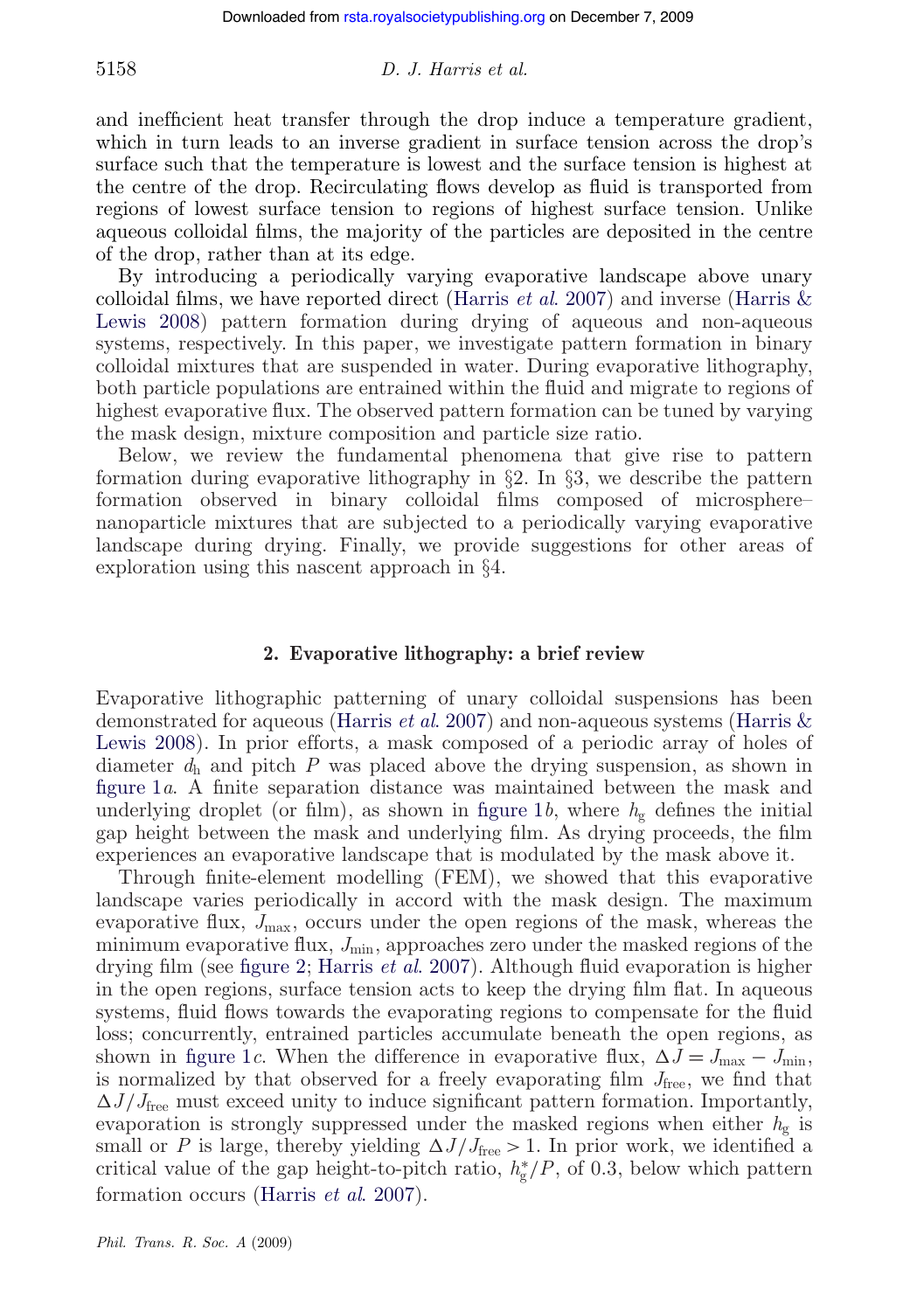*Patterning of binary colloidal films* 5159

<span id="page-3-0"></span>

<span id="page-3-1"></span>Figure 1. Schematic illustration of evaporative lithographic patterning. (*a*) Top view of a binary colloidal mixture drying beneath a patterned mask that contains a hexagonal array of holes with diameter  $d<sub>h</sub>$  and pitch, or centre-to-centre spacing  $P$ ,  $(b)$  side view of the initial gap height  $h_{g}$  between the mask and underlying binary colloidal suspension and  $(c)$  magnified side view of resulting binary film produced from an initial suspension that contains a high concentration of colloidal microspheres (depicted as grey spheres) and a dilute concentration of nanoparticles (depicted as green spheres). (Note: the dried film consists of a periodic array of discrete nanoparticle features (shaded green in (*c*)) embedded within a continuous colloidal network.)



Figure 2. Calculated evaporation profile of a colloidal film dried under a mask with  $d_h = 250 \,\mu \text{m}$ ,  $P = 5d_h$  and  $h_g \approx 150 \,\mu\text{m}$ . Adapted from Harris *et al.* (2007).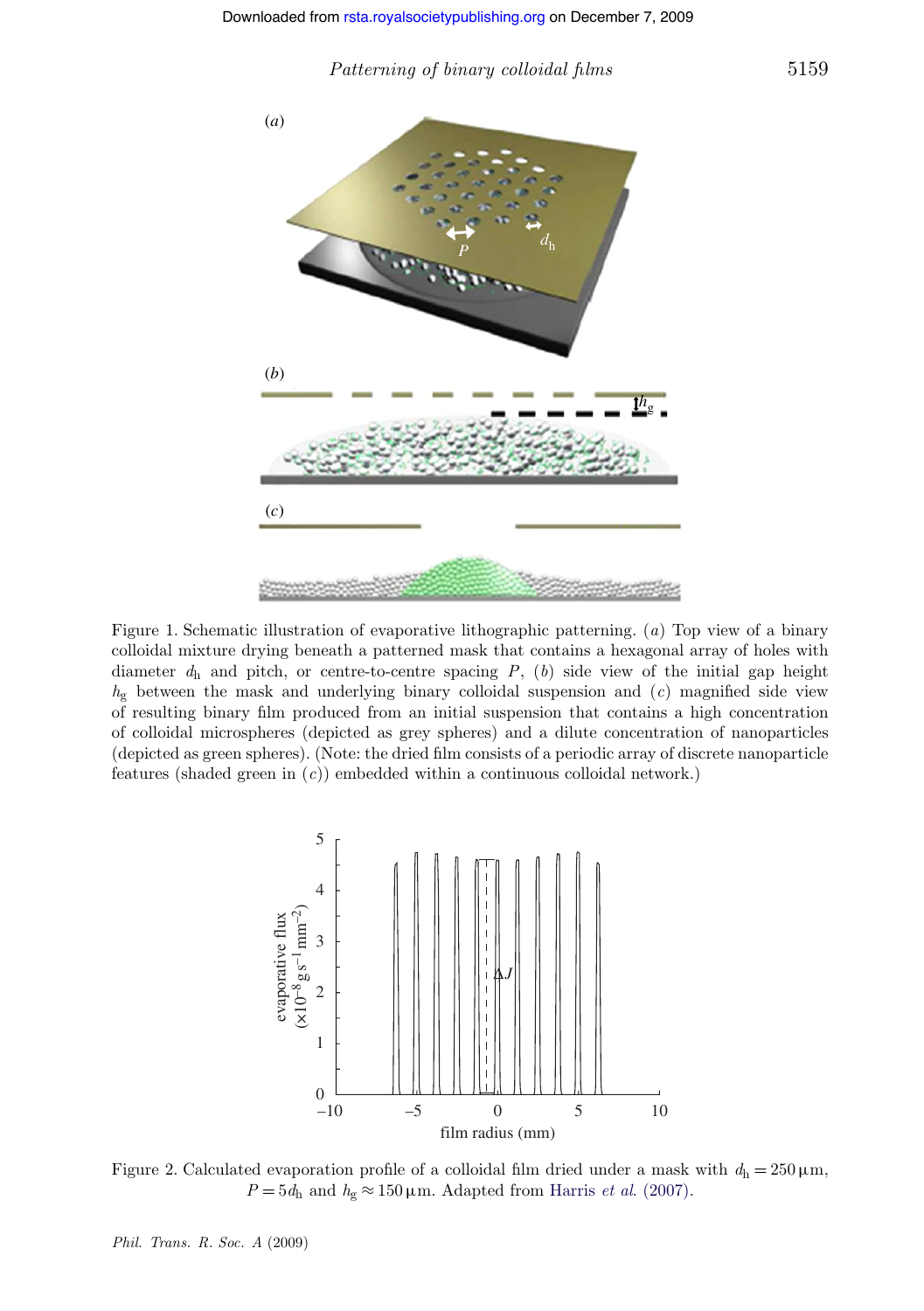The initial concentration of colloidal species within the drying drop (or film) also plays an important role in pattern formation. In the dilute limit, colloidal particles segregate into discrete patterned features with a final height  $(h_f)$  as small as several micrometres and lateral dimensions of the order of the hole diameter, *d*h. However, as the colloid volume fraction increases, there is a transition from discrete patterned features to continuously patterned films. This transition takes place when the diameter of the patterned features  $d_f$  is equal to the pitch  $P$ , which occurs when the initial microsphere volume fraction  $\phi_{\mu}$  exceeds a critical value  $\phi_{\mu}^*$ . When  $\phi_{\mu} \gg \phi_{\mu}^*$ , even thicker films are formed that possess a patterned surface topography. To determine  $\phi^*_{\mu}$  or the mask design shown in [figure 1](#page-3-0)*a*, we set  $d_f = P$  and equate the total initial microsphere volume within a hexagonal region around each open feature,  $V_i = \phi_\mu (P^2 \sqrt{3}/2) h_i$ , to the final microsphere volume within each patterned hemi-ellipsoidal feature,  $V_f = \phi_f \pi d_f^3 / 600$ , where  $h_i$  is the initial film height ( $\approx$ 100  $\mu$ m). We assume that  $\phi_f$  = 0.64, which corresponds to the random close-packed volume fraction for monodisperse spheres, and use the experimentally determined value of  $h_f/d_f \approx 0.02$  [\(Harris](#page-8-1) *et al.* 2007). For unary films dried under a mask with a periodic array of holes  $(d_h = 250 \,\mu\text{m}, P = 5 d_h)$ , we find that  $\phi_{\mu}^* \approx \pi \phi_f P / 300 \sqrt{3} h_i \approx 0.05$ . Below, we demonstrate how this transition can be exploited in binary mixtures to preferentially segregate one species in a continuous film of another, as illustrated in [figure 1](#page-3-0)*c*.

## **3. Pattern formation in binary colloidal films**

To explore evaporative lithographic patterning of binary colloidal mixtures, we first created an aqueous suspension of silica microspheres and sulphonated polystyrene nanoparticles with respective volume fractions of  $\phi_{\mu} = 0.3$  and  $\phi_{\text{nano}} = 10^{-3}$  and particle radii of  $a_m = 0.59 \,\mu \text{m}$  and  $a_n = 10 \,\text{nm}$ . [Figure 3](#page-6-0) shows a patterned film that was prepared under a mask with  $d_h = 250 \,\mu \text{m}$ ,  $P = 5d_h$ and  $h_g \approx 30 \,\mu \text{m}$ . These particle volume fractions were purposely chosen such that  $\phi_{\mu} > \bar{\phi}^*$  and  $\phi_{\text{nano}} \ll \phi^*$ , where  $\phi^* \sim 0.05$  for this mask design, as discussed in §2. Under these conditions, the microspheres quickly consolidate to form a continuous patterned film, while the nanoparticles remain entrained in the fluid and segregate to the regions of highest evaporative flux yielding discretely patterned features. The surface topography of the dried binary films shown in [figure 3](#page-6-0)*a* is analogous to that observed for unary colloidal films at identical  $\phi_{\mu}$ . To determine the extent of nanoparticle segregation, we imbibed the patterned binary film with a dimethylsulphoxide (DMSO) : water solution that matched the refractive index of the silica microspheres. The refractive index mismatch between the imbibed solution and the polystyrene nanoparticles allowed direct visualization of their distribution [\(figure 3](#page-6-0)*b*). The magnified view of a nanoparticle-rich feature provided in [figure 3](#page-6-0)c reveals a diameter of approximately  $250 \,\mu \text{m}$ , which is roughly equivalent to the hole size  $d<sub>h</sub>$  within the mask.

Varying the mask design alters the evaporative landscape above the drying film, and, hence, the resulting patterns are formed. [Figure 4](#page-6-1)*a*–*f* shows a series of fluorescence images acquired for binary films dried under masks with varying  $d_h$  and *P* at a constant  $h_g \approx 30 \,\mu \text{m}$ . These films were produced from binary suspensions initially composed of  $\phi_{\mu} = 0.3$  and  $\phi_{\text{nano}} = 10^{-3}$  and particle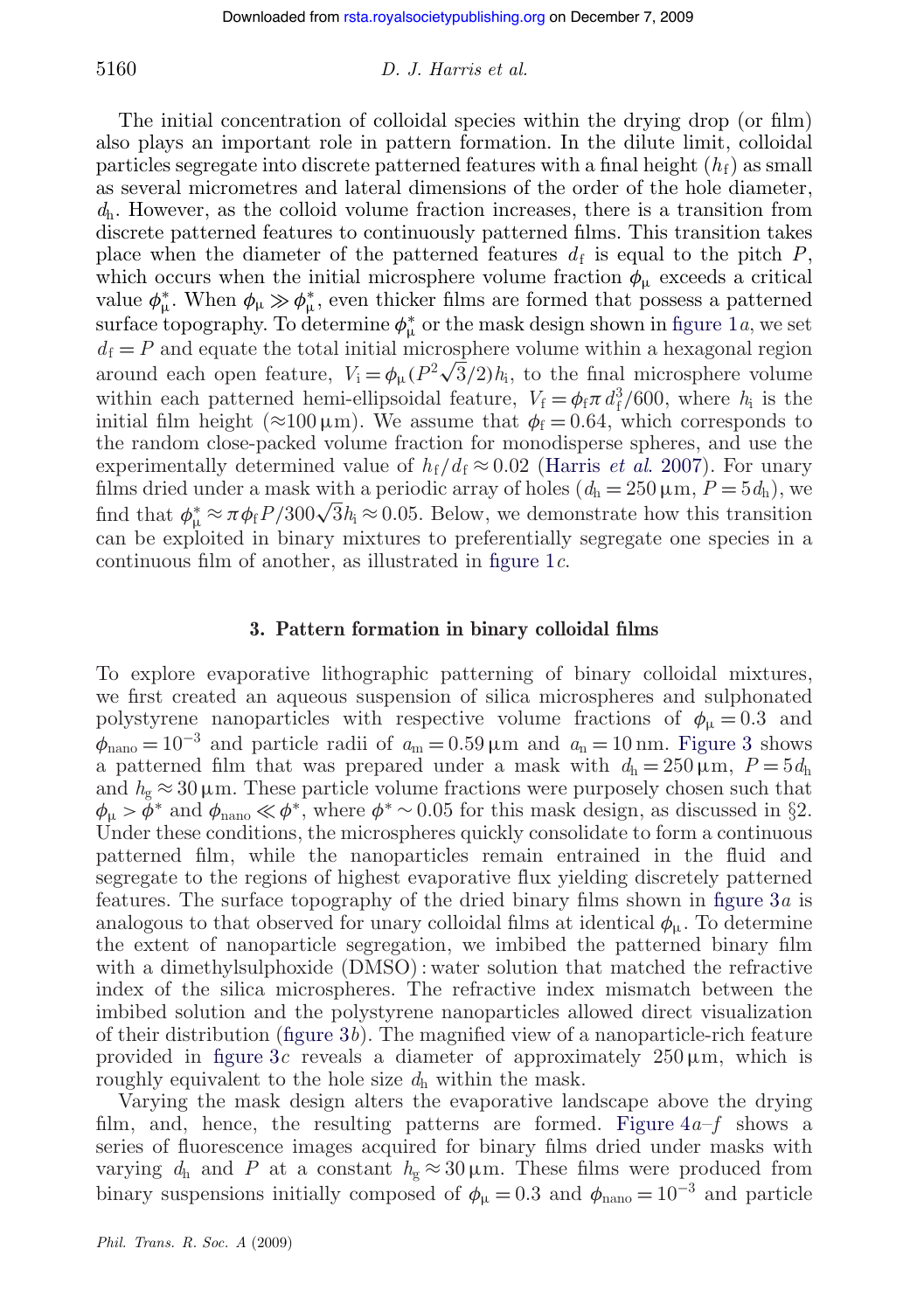#### *Patterning of binary colloidal films* 5161

radii of  $a_m = 0.59 \,\mu \text{m}$  and  $a_n = 10 \,\text{nm}$ , which were dried beneath masks of  $d_h = 250$  or  $500 \,\mu \text{m}$  and  $P = 2$ , 5 or  $10d_h$ . Again, the microspheres form a continuous patterned film, similar to that observed in [figure 3](#page-6-0)*a*, whose surface topography varies with  $d_h$  and P. In this set of experiments, fluorescently labelled nanoparticles were used to both circumvent the need to imbibe the DMSO : water solution and enhance the resolution of the imaged features. The fluorescence micrographs clearly show that nanoparticles segregate laterally to yield a periodic array of discrete, nanoparticle-rich features embedded within the continuous microsphere films.

In the initial stage of drying, silica microspheres and polystyrene nanoparticles are transported to regions of high evaporative flux by particle convection. As drying proceeds, the microspheres consolidate into a close-packed network that contains interstitial pores of radius  $a_p \approx 0.15 a_u$ . Since  $\phi_u \sim 0.5 \phi_f$ , this transition occurs when roughly 50 per cent of the water has evaporated from the film. Because  $\phi_{\text{nano}} \ll \phi^* \ll \phi_f$ , the nanoparticles remain entrained in the liquid well beyond this point; moreover, since  $a_{\text{mano}} \ll a_p$ , they are able to migrate through the porous microsphere network. As the drying front recedes into the film, capillary tension at the liquid menisci creates a pressure gradient,  $P_c = -2\gamma_v/a_p$ , that further enhances nanoparticle segregation, where  $\gamma_{\rm v}$  is the liquid–vapour surface tension. Using the measured surface tension of  $27 \text{ mNm}^{-1}$ , the calculated pressure drop is approximately −6 atm.

To investigate the effects of the particle size ratio on pattern formation, we prepared a series of binary colloidal suspensions of fixed  $\phi_{\mu} = 0.3$  and  $\phi_{\text{nano}} = 10^{-3}$ , but varying  $a_{\mu}/a_{\text{nano}}$ . The films were dried under a mask with  $d_{\text{h}}=250 \,\mu\text{m}$ ,  $P=5d_h$  and  $h_g \approx 30 \,\mu \text{m}$ . [Figure 5](#page-7-0) shows the fluorescence images of the dried films; the diameter of the patterned features increased as  $a_{\mu}/a_{\text{nano}}$  decreased. The extent of nanoparticle segregation is quantified by plotting the diameter of the patterned features as a function of  $a_{\mu}/a_{\text{nano}}$  [\(figure 6\)](#page-7-1). When  $a_{\mu}/a_{\text{nano}} > 7$ , significant nanoparticle segregation occurs and the diameter of the observed patterned features is comparable to  $d<sub>h</sub>$ , as shown in [figure 6.](#page-7-1) At a critical value of *a*µ/*a*nano ∼ 7, the nanoparticle size is now equivalent to the characteristic pore size, i.e.  $a_{\text{nano}} = a_p \approx 0.15 a_\mu$ . When  $a_\mu/a_{\text{nano}} \le 7$ , there is an abrupt change in feature size as the transport of nanoparticles within this porous network becomes hindered. In actuality, the microsphere network contains a distribution of pore sizes, hence some nanoparticle segregation persists even when  $a_{\text{nano}} > a_{\text{p}}$ . Not surprisingly, as  $a_{\mu}/a_{\text{nano}}$  decreases even further, there is a concomitant rise in the size of the patterned, nanoparticle-rich features. Ultimately, when  $a_{\mu}/a_{\text{nano}} \approx 1$ , the features are comparable in size to the pitch  $P$ , indicating that pattern formation has been effectively suppressed.

#### **4. Conclusions**

Evaporative lithographic patterning offers many advantages over other assembly routes, including its simplicity and the ability to control particle deposition without substrate modification. Importantly, it provides a promising new avenue for patterning soft materials, including colloidal, polymeric and biomolecular species. Our investigation, albeit confined to a narrow compositional window, demonstrates that evaporative lithography can be readily extended to binary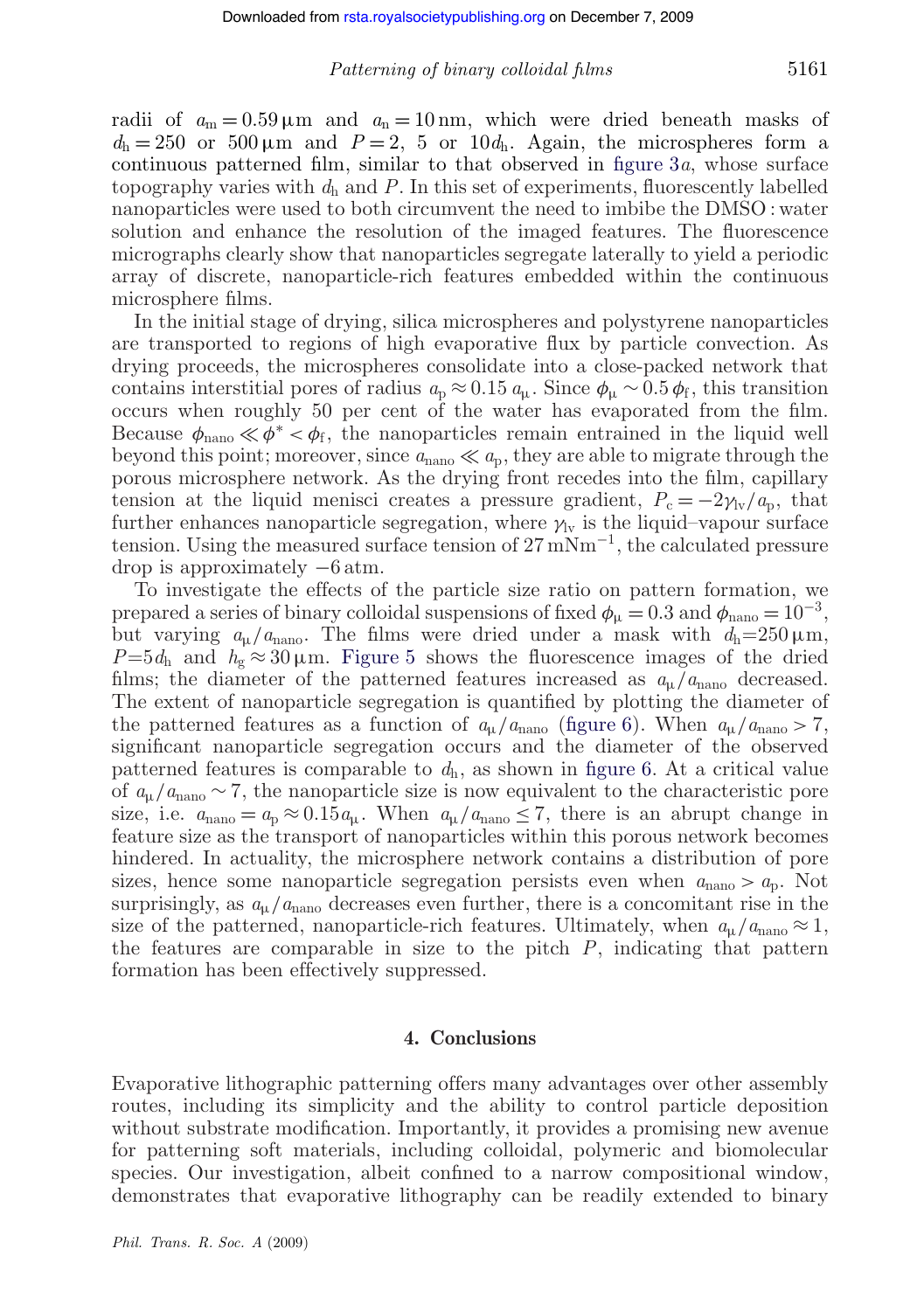<span id="page-6-0"></span>

<span id="page-6-1"></span>Figure 3. Optical images of a patterned microsphere–nanoparticle film dried under a mask with  $d_h = 250 \,\mu\text{m}$  and  $P = 5d_h$ . (*a*) Only the microspheres are visible in the dried film. (*b*) After imbibing the film with an index matching DMSO : water solution, the silica film becomes transparent, leaving the polystyrene nanoparticles clearly visible (scale bar: 5 mm). (*c*) A magnified view of a single nanoparticle feature shows the lateral segregation of the nanoparticles (scale bar:  $250 \,\mu\text{m}$ ).



Figure 4. Fluorescence images of patterned binary films dried under masks with  $d_h = 250 \,\mu \text{m}$  ( $a-c$ ) or  $500 \mu m$  (*d–f*) and varying centre-to-centre distance between holes, *P*, of 2, 5 or  $10d_h$ , in which only the fluorescent nanoparticles are shown. Scale bar: 5 mm. Adapted from Harris *et al*[. \(2007\).](#page-8-1)

mixtures. Looking towards the future, we anticipate that a rich array of patterned films can be produced by varying the respective microsphere and nanoparticle concentrations and exploring non-aqueous systems.

This work is based on research supported by the National Science Foundation (grant no. DMR-0652424). The authors gratefully acknowledge the contributions of H. Hu (Proctor and Gamble), who carried out FEM analysis, and W. Wu, who assisted with figure preparation.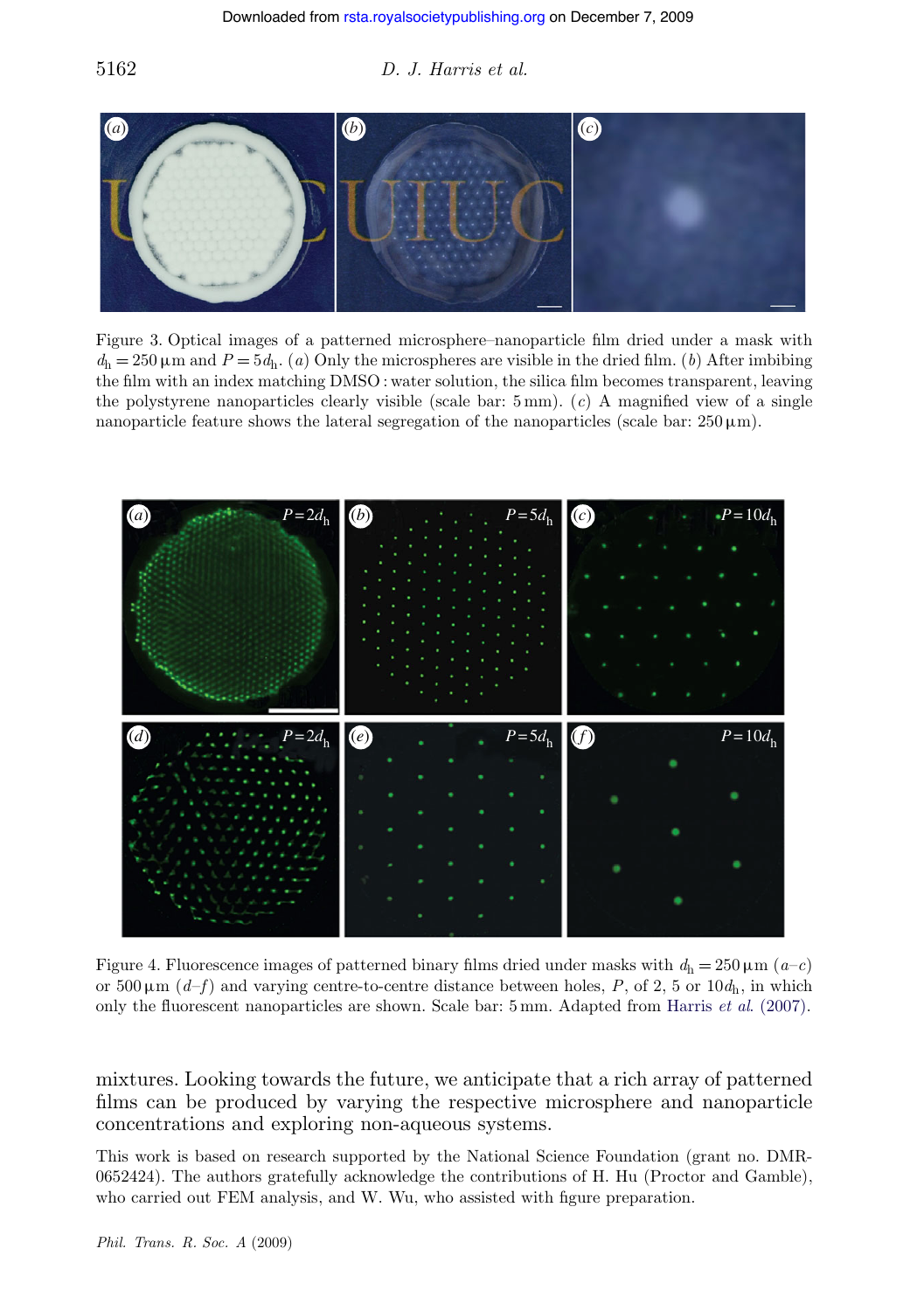*Patterning of binary colloidal films* 5163

decreasing *a*

<span id="page-7-0"></span>

<span id="page-7-1"></span>Figure 5. Fluorescence images of binary colloidal films prepared from suspensions of constant  $\phi_{\mu} = 0.3$ ,  $\phi_{\text{nano}} = 10^{-3}$  and varying  $a_{\mu}/a_{\text{nano}}$ , in which only the fluorescent nanoparticles are shown. The films were dried under masks with  $d_h = 250 \,\mu \text{m}$ ,  $P = 5d_h$  and  $h_g \approx 30 \,\mu \text{m}$ . (*a*)  $a_{\text{micro}}/a_{\text{nano}} =$ 47, (*b*) *a*micro/*a*nano = 25, (*c*) *a*micro/*a*nano = 10.6, (*d*) *a*micro/*a*nano = 15.8, (*e*) *a*micro/*a*nano = 8.3,  $(f)$   $a_{\text{micro}}/a_{\text{nano}} = 3.5$ ,  $(g)$   $a_{\text{micro}}/a_{\text{nano}} = 4.7$ ,  $(h)$   $a_{\text{micro}}/a_{\text{nano}} = 2.5$  and  $(i)$   $a_{\text{micro}}/a_{\text{nano}} = 1.1$ .



Figure 6. Plot of the patterned feature diameter as a function of  $a_{\mu}/a_{\text{nano}}$  for films assembled from binary suspensions of fixed  $\phi_{\mu} = 0.3$  and  $\phi_{\text{nano}} = 10^{-3}$ , but varying size ratio,  $a_{\mu}/a_{\text{nano}}$ . The films were dried under a mask with  $d_h = 250 \,\mu \text{m}$  and  $P = 5d_h$ . (Note: inset depicts the interstitial pores formed between close-packed microspheres and surrounding nanoparticles in binary mixtures of high size ratio.)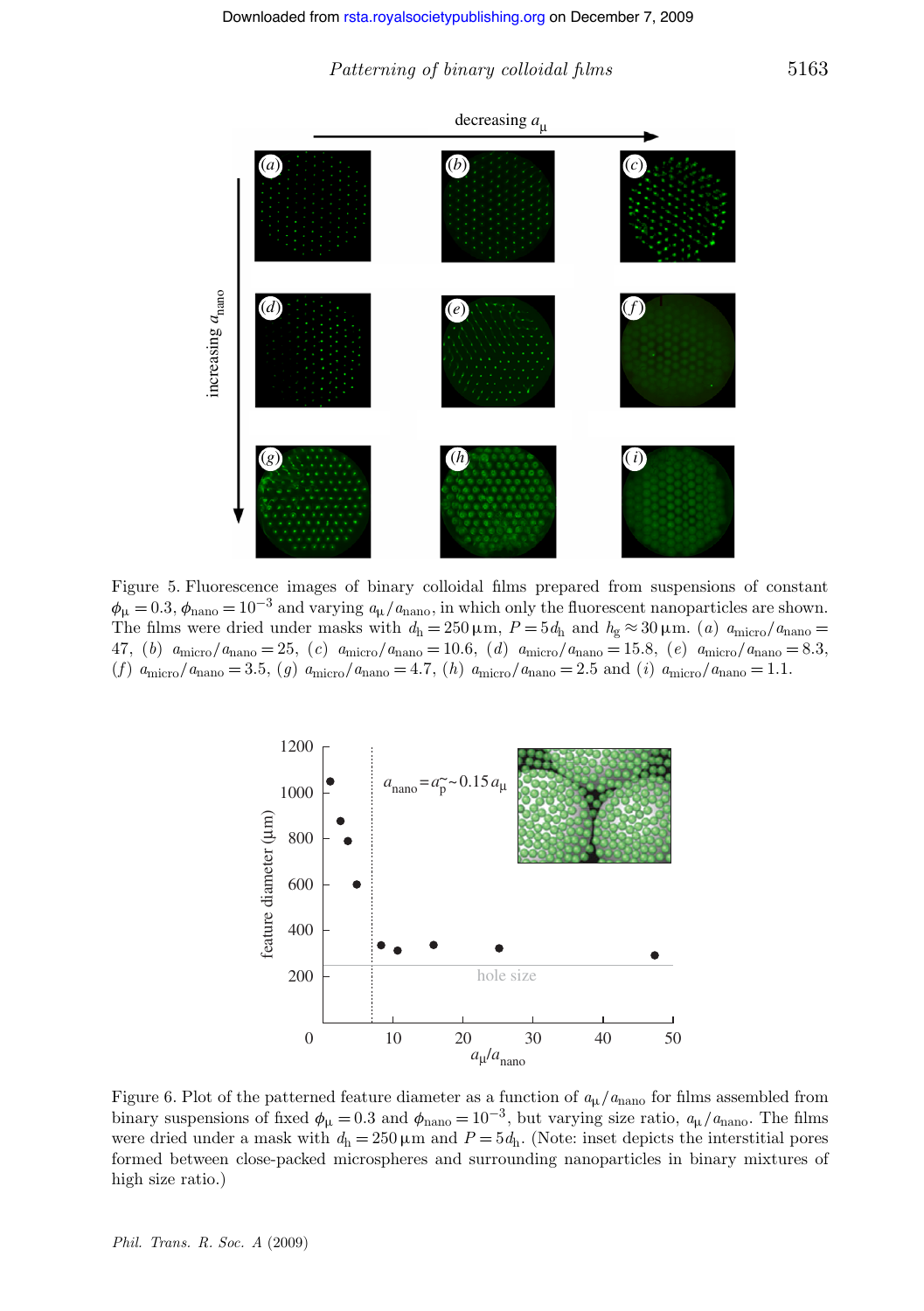### **References**

- <span id="page-8-5"></span>Aizenberg, J., Braun, P. V. & Wiltzius, P. 2000 Patterned colloidal deposition controlled by electrostatic and capillary forces. *Phys. Rev. Lett.* **84**, 2997–3000. [\(doi:10.1103/PhysRevLett.](http://dx.doi.org/doi:10.1103/PhysRevLett.84.2997) [84.2997\)](http://dx.doi.org/doi:10.1103/PhysRevLett.84.2997)
- <span id="page-8-18"></span>Berg, J. C., Boudart, M. & Acrivos, A. J. 1966 Natural convection in pools of evaporating liquids. *J. Fluid Mech*. **24**, 721–735. [\(doi:10.1017/S0022112066000958\)](http://dx.doi.org/doi:10.1017/S0022112066000958)
- <span id="page-8-12"></span>Bhatt, K. H., Grego, S. & Velev, O. D. 2005 An AC electrokinetic technique for collection and concentration of particles and cells on patterned electrodes. *Langmuir* **21**, 6603–6612. [\(doi:10.1021/la050658w\)](http://dx.doi.org/doi:10.1021/la050658w)
- <span id="page-8-13"></span>Chiu, R. C. & Cima, M. J. 1993 Drying of granular ceramic films: II, drying stress and saturation uniformity. *J. Am. Ceram. Soc.* **76**, 2769–2777. [\(doi:10.1111/j.1151-2916.1993.tb04014.x\)](http://dx.doi.org/doi:10.1111/j.1151-2916.1993.tb04014.x)
- <span id="page-8-16"></span>Deegan, R. D. 2000 Pattern formation in drying drops. *Phys. Rev. E* **61**, 475–485. [\(doi:10.1103/](http://dx.doi.org/doi:10.1103/PhysRevE.61.475) [PhysRevE.61.475\)](http://dx.doi.org/doi:10.1103/PhysRevE.61.475)
- <span id="page-8-14"></span>Deegan, R. D., Bakajin, O., Dupont, T. F., Huber, G., Nagel, S. R. & Witten, T. A. 1997 Capillary flow as the cause of ring stains from dried liquid drops. *Nature* **389**, 827–829. [\(doi:10.1038/39827\)](http://dx.doi.org/doi:10.1038/39827)
- <span id="page-8-15"></span>Deegan, R. D., Bakajin, O., Dupont, T. F., Huber, G., Nagel, S. R. & Witten, T. A. 2000 Contact line deposits in an evaporating drop. *Phys. Rev. E* **62**, 756–765. [\(doi:10.1103/PhysRevE.62.756\)](http://dx.doi.org/doi:10.1103/PhysRevE.62.756)
- <span id="page-8-21"></span>Girard, F., Antoni, M., Faure, S. & Steinchen, A. 2006 Evaporation and Marangoni driven convection in small heated water droplets. *Langmuir* **22**, 11 085–11 091. [\(doi:10.1021/la061572l\)](http://dx.doi.org/doi:10.1021/la061572l)
- <span id="page-8-2"></span>Harris, D. J. & Lewis, J. A. 2008 Marangoni effects on evaporative lithographic patterning of colloidal films. *Langmuir* **24**, 3682–3685. [\(doi:10.1021/la8000637\)](http://dx.doi.org/doi:10.1021/la8000637)
- <span id="page-8-1"></span>Harris, D. J., Hu, H., Conrad, J. C. & Lewis, J. A. 2007 Patterning colloidal films via evaporative lithography. *Phys. Rev. Lett*. **98**, 148301. [\(doi:10.1103/PhysRevLett.98.148301\)](http://dx.doi.org/doi:10.1103/PhysRevLett.98.148301)
- <span id="page-8-10"></span>Hayward, R. C., Saville, D. A. & Aksay, I. A. 2000 Electrophoretic assembly of colloidal crystals with optically tunable micropatterns. *Nature* **404**, 56–59. [\(doi:10.1038/35003530\)](http://dx.doi.org/doi:10.1038/35003530)
- <span id="page-8-17"></span>Hu, H. & Larson, R. G. 2005*a* Analysis of the microfluidic flow in an evaporating sessile droplet. *Langmuir* **21**, 3963–3971. [\(doi:10.1021/la047528s\)](http://dx.doi.org/doi:10.1021/la047528s)
- <span id="page-8-19"></span>Hu, H. & Larson, R. G. 2005*b* Analysis of the effects of Marangoni stresses on the microflow in an evaporating sessile droplet. *Langmuir* **21**, 3972–3980. [\(doi:10.1021/la0475270\)](http://dx.doi.org/doi:10.1021/la0475270)
- <span id="page-8-20"></span>Hu, H. & Larson, R. G. 2006 Marangoni effect reverses coffee-ring depositions. *J. Phys. Chem. B* **110**, 7090–7094. [\(doi:10.1021/jp0609232\)](http://dx.doi.org/doi:10.1021/jp0609232)
- <span id="page-8-4"></span>Jing, J. *et al*. 1998 Automated high resolution optical mapping using arrayed, fluid-fixed DNA molecules. *Proc. Natl Acad. Sci. USA* **95**, 8046–8051. [\(doi:10.1073/pnas.95.14.8046\)](http://dx.doi.org/doi:10.1073/pnas.95.14.8046)
- <span id="page-8-6"></span>Lee, I., Zheng, H., Rubner, M. F. & Hammond, P. T. 2002 Controlled cluster size in patterned particle arrays via directed adsorption on confined surfaces. *Adv. Mater.* **14**, 572–577. (doi:10.1002/1521-4095(20020418)14:8<572::AID-ADMA572>3.0.CO;2-B)
- <span id="page-8-8"></span>Lee, W., Chan, A. T., Bevan, M. A., Lewis, J. A. & Braun, P. V. 2004 Nanoparticle-mediated epitaxial assembly of colloidal crystals on patterned substrates. *Langmuir* **20**, 5262–5670. [\(doi:10.1021/la035694e\)](http://dx.doi.org/doi:10.1021/la035694e)
- <span id="page-8-7"></span>Lin, K. H., Crocker, J. C., Prasad, V., Schofield, A., Weitz, D. A., Lubensky, T. C. & Yodh, A. G. 2000 Entropically driven colloidal crystallization on patterned surfaces. *Phys. Rev. Lett.* **85**, 1770–1773. [\(doi:10.1103/PhysRevLett.85.1770\)](http://dx.doi.org/doi:10.1103/PhysRevLett.85.1770)
- <span id="page-8-0"></span>Martinez, C. J. & Lewis, J. A. 2002 Shape evolution and stress development during latex-silica film formation. *Langmuir* **18**, 4689–4698. [\(doi:10.1021/la0114833\)](http://dx.doi.org/doi:10.1021/la0114833)
- <span id="page-8-3"></span>Masuda, Y., Koumura, T., Okawa, T. & Koumoto, K. 2003 Micropatterning of Ni particles on a BaTiO3 green sheet using a self-assembled monolayer. *J. Colloid Interface Sci.* **263**, 190–195. [\(doi:10.1016/S0021-9797\(03\)00217-0\)](http://dx.doi.org/doi:10.1016/S0021-9797(03)00217-0)
- <span id="page-8-9"></span>Richetti, P., Prost, J. & Barois, P. 1984 Two-dimensional aggregation and crystallization of a colloidal suspension of latex spheres. *J. Phys. Lett.* (*Paris*) **45**, 1137–1143. [\(doi:10.1051/](http://dx.doi.org/doi:10.1051/jphyslet:0198400450230113700) [jphyslet:0198400450230113700\)](http://dx.doi.org/doi:10.1051/jphyslet:0198400450230113700)
- <span id="page-8-11"></span>Ristenpart, W. D., Aksay, I. A. & Saville, D. A. 2003 Electrically guided assembly of planar superlattices in binary colloidal suspensions. *Phys*. *Rev. Lett.* **90**, 128303. [\(doi:10.1103/](http://dx.doi.org/doi:10.1103/PhysRevLett.90.128303) [PhysRevLett.90.128303\)](http://dx.doi.org/doi:10.1103/PhysRevLett.90.128303)